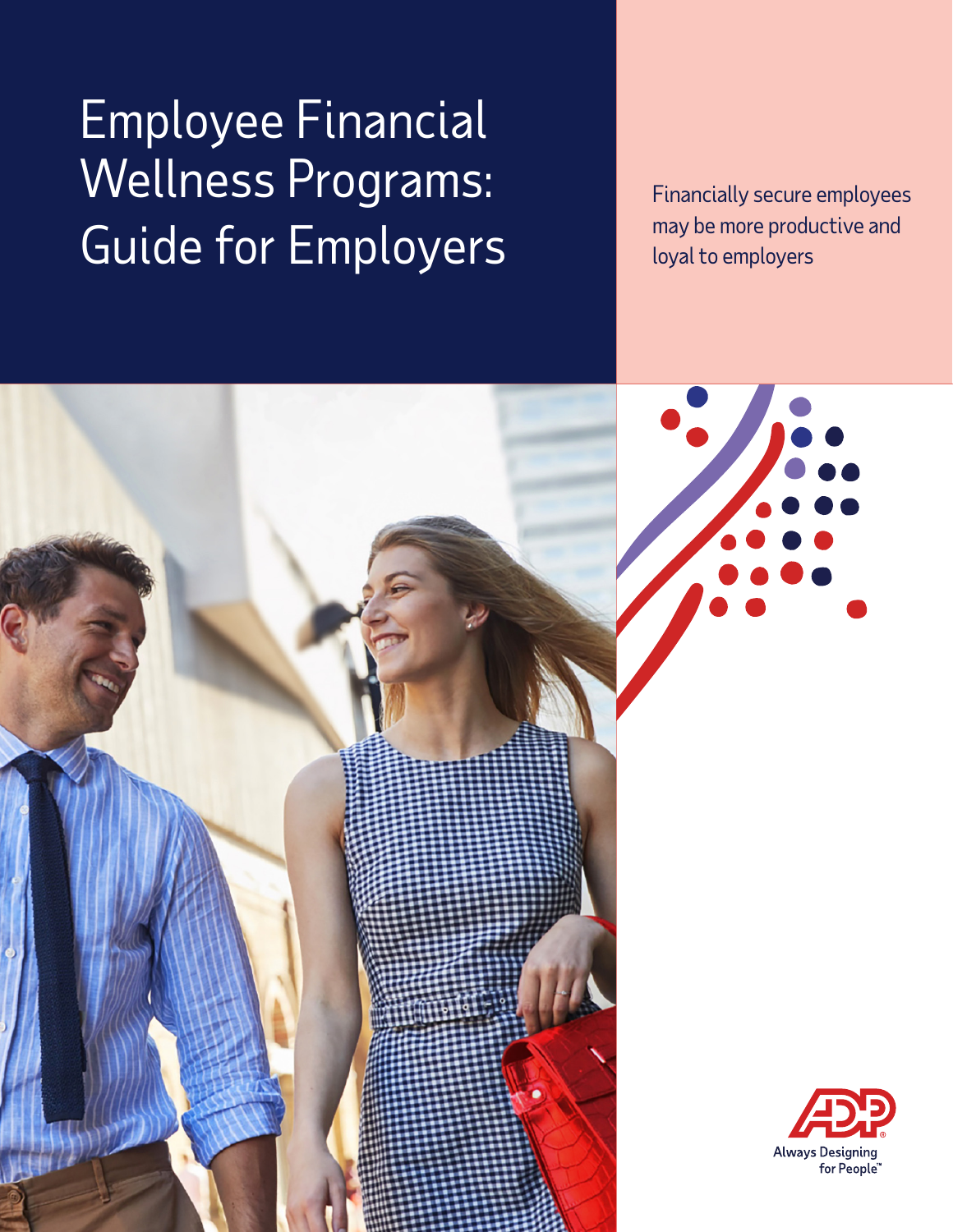# What do we mean by financial wellness?



When asked to define financial wellness in a study conducted by ADP Retirement Services, respondents overwhelmingly pointed to **"a sense of security and being free from their current stresses".1** An employerbased program supporting employee financial wellness, therefore, may include tools and support to help employees remain on track with personal expenses, maximize their income and savings, respond to unanticipated expenses, and plan for retirement.2

Traditionally, employers offered a main source of financial and retirement planning in the form of pensions, 401(k), life insurance, stock plans and other insurance and financial benefits. Although the workforce has evolved dramatically and continues to change, employees are still looking to employers for financial wellness support. In fact, employers who offer financial wellness programs have a distinct recruitment and retention advantage, and businesses thrive when employees are more secure.



According to a study released by Morgan Stanley and conducted by the Financial Health Network, "financial wellness programs reduce employee stress, improve retention and engagement and help a company stand out in the marketplace."3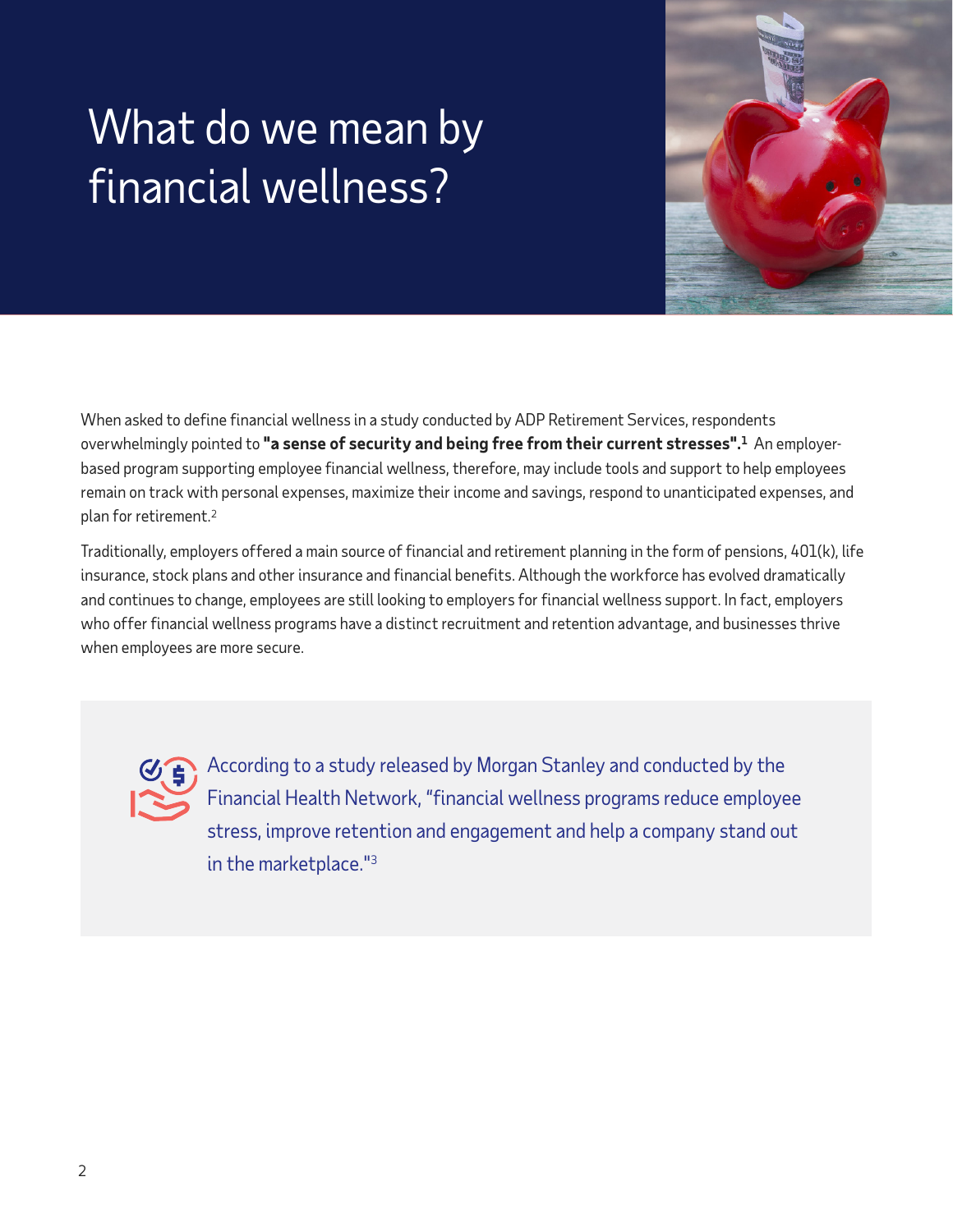### **Why you should make employee financial wellness a priority**

**Most employees are burdened with financial stress from debt and recurring financial responsibilities.<sup>4</sup> The most common are:** 



In addition, the majority of U.S. workers live paycheck-to-paycheck, and many are concerned about affording their monthly expenses and having savings available for the unexpected. Their ability to meet other financial goals like saving for a house or child's education can seem like an unattainable goal.

When employees experience financial stress, it can negatively affect your business via lost productivity, reduced engagement, and increased health care costs. Workers who can't adequately save for retirement may stay in the workforce longer, which can limit advancement opportunities for other workers and increase health care costs for businesses.



**1. (5) 64%** say that their student loans make it difficult for them to meet household expenses on time each month.5



workers do not set aside any savings each month.<sup>6</sup>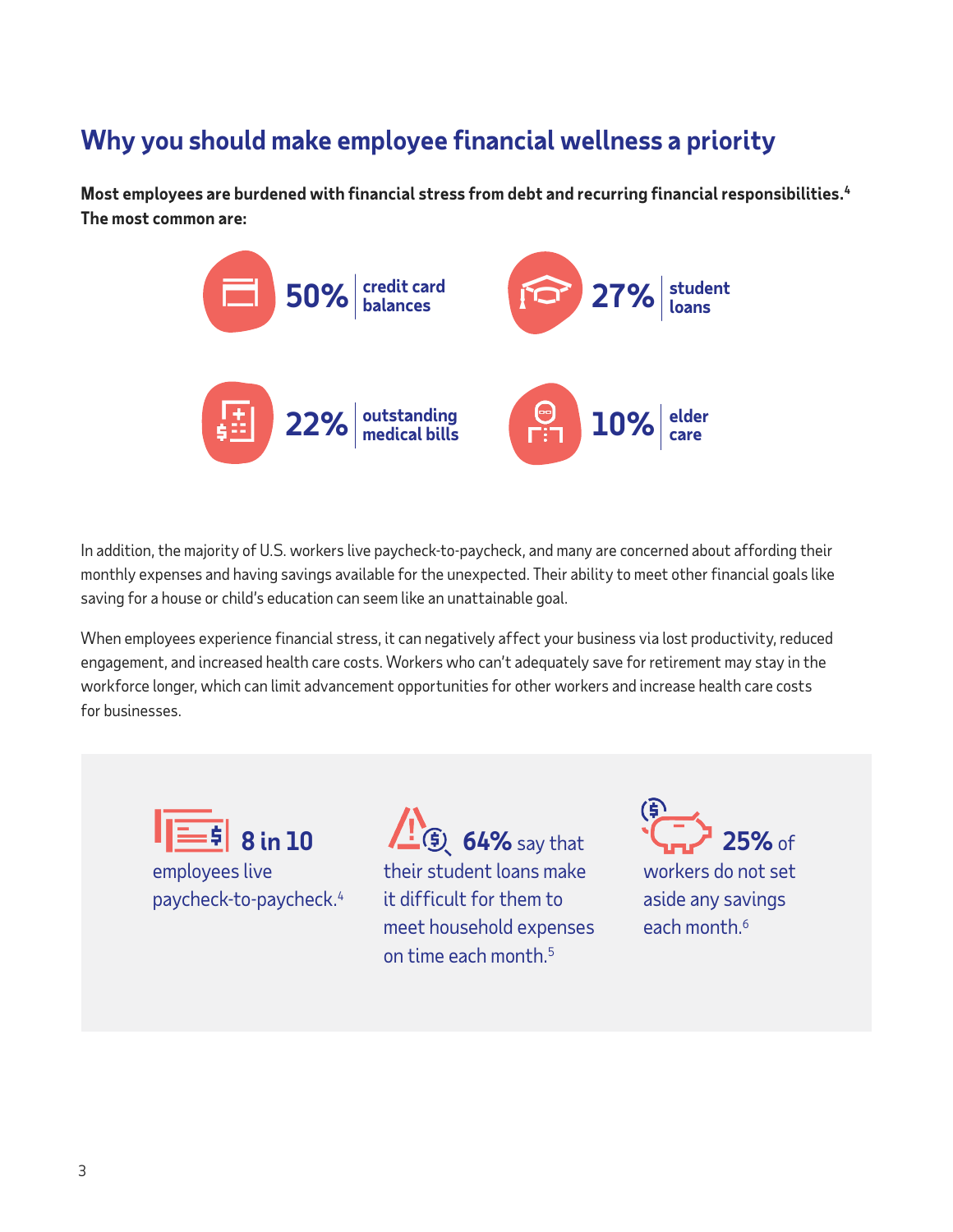## **Building a comprehensive financial wellness approach**

While retirement planning is the most common part of employee financial wellness packages, it's just one piece of a healthy financial plan. For example, PwC's 2018 Employee Financial Wellness survey found employees are unable to save for the future because of considerable debt and little saved for emergencies. A financial wellness offering that can help your employees get a handle on their spending will also help them eventually focus on saving for their retirement years.

Financial education can give workers tools and resources to help them make better decisions about how they use their paychecks and build a sturdy financial foundation that will carry them into the future and help them avoid stress and debt. Helping employees improve financial wellness can also have significant benefits for employers, including increased workforce productivity, engagement and loyalty.

With low unemployment rates and employees tending to change jobs frequently, offering tuition assistance and retirement contributions is a smart investment. It pays dividends by increasing workforce loyalty and tenure. While you help employees build skills and financial security, they in turn make greater contributions to your organization.

### **What to include**

- **1.** Financial education, including how to budget, save and reduce and prevent debt.
- **2.** Loan consolidation opportunities to help employees pay off student loans and other debt.
- **3.** Tools and resources for budgeting and tracking income and spending.
- **4.** Flexible pay options, including pay cards, so employees can choose how to receive and manage their pay.
- **5.** Home purchase advice and mortgage assistance.
- **6.** Access to financial experts who can advise on investing.
- **7.** Emergency loans employees can apply for or access to earned pay in advance to help employees through unexpected financial emergencies.
- **8.** Tuition reimbursement programs for employees who want to pursue a degree in related fields.
- **9.** Access to group life insurance and other elective insurance through in-house or contracted advisors.
- **10.** Access to financial planning experts as part of employee benefits package.
- **11.** Robust retirement plan with employer matching.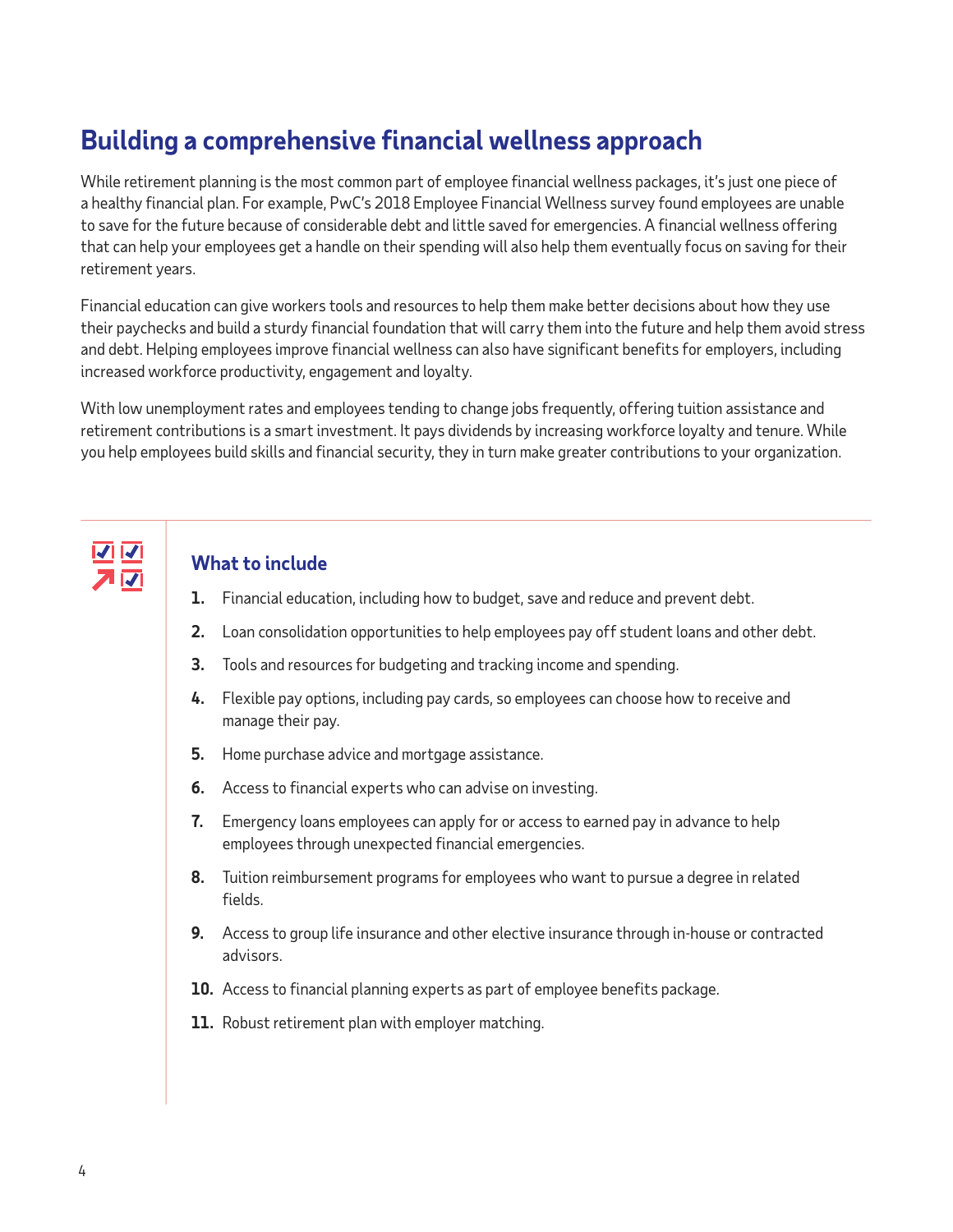

#### **Resources**

You don't need to have experts on staff to coordinate these programs. There are resources available for employers of any size to partner, contract or outsource financial wellness programs.



### **ADP Marketplace**

One such resource is ADP Marketplace\*, a digital HR storefront offering a collection of highly rated solutions that simply and securely integrate with ADP platforms.

#### **SmartDollar**

SmartDollar is a proven financial wellness solution that teaches employees how to save for emergencies, start budgeting, get out of debt and get on track for retirement. Your employees will experience less stress and be more productive at work.

#### **Peanut Butter Student Loan Assistance App for New Clients**

Peanut Butter's benefit administration platform makes it easy for employers to offer student loan assistance, including employer-sponsored student loan repayment programs, the most requested benefit of today's workforce.

#### **PayActiv Holistic Financial Wellness Platform**

Offer your employees a holistic financial wellness benefit at no cost to you. PayActiv includes earned wage access, Uber and Amazon accessibility, bill pay, financial counseling, Rx discounts, and a savings tool. In addition, this simple, no-stress solution to employee financial wellness seamlessly integrates with Workforce Now, Vantage HCM and RUN Powered by ADP.

#### **Learning Quest® 529 Education Savings Plan**

Score big with employees by adding the Learning Quest® 529 Education Savings Program to your benefits package. Employees can save for one of life's most important goals—sending their kids to college—through easy payroll deductions. Learning Quest, managed by American Century Investments®, offers multiple investment options, tax-deferred growth and affordable contributions.

#### **Core ID**

Give employees peace of mind with this identity theft protection and recovery service.

#### **NestUp®**

NestUp Managed Deferrals® is an integrated, seamless and actionable financial wellness platform that connects wealth and health benefits to improve outcomes and save money. By coordinating and personalizing 401(k) and HSA deferral recommendations, employees can optimize their deferrals and execute their choices in just two clicks.



#### **Additional Resources**

Visit ADP.com to explore our full menu of financial wellness solutions.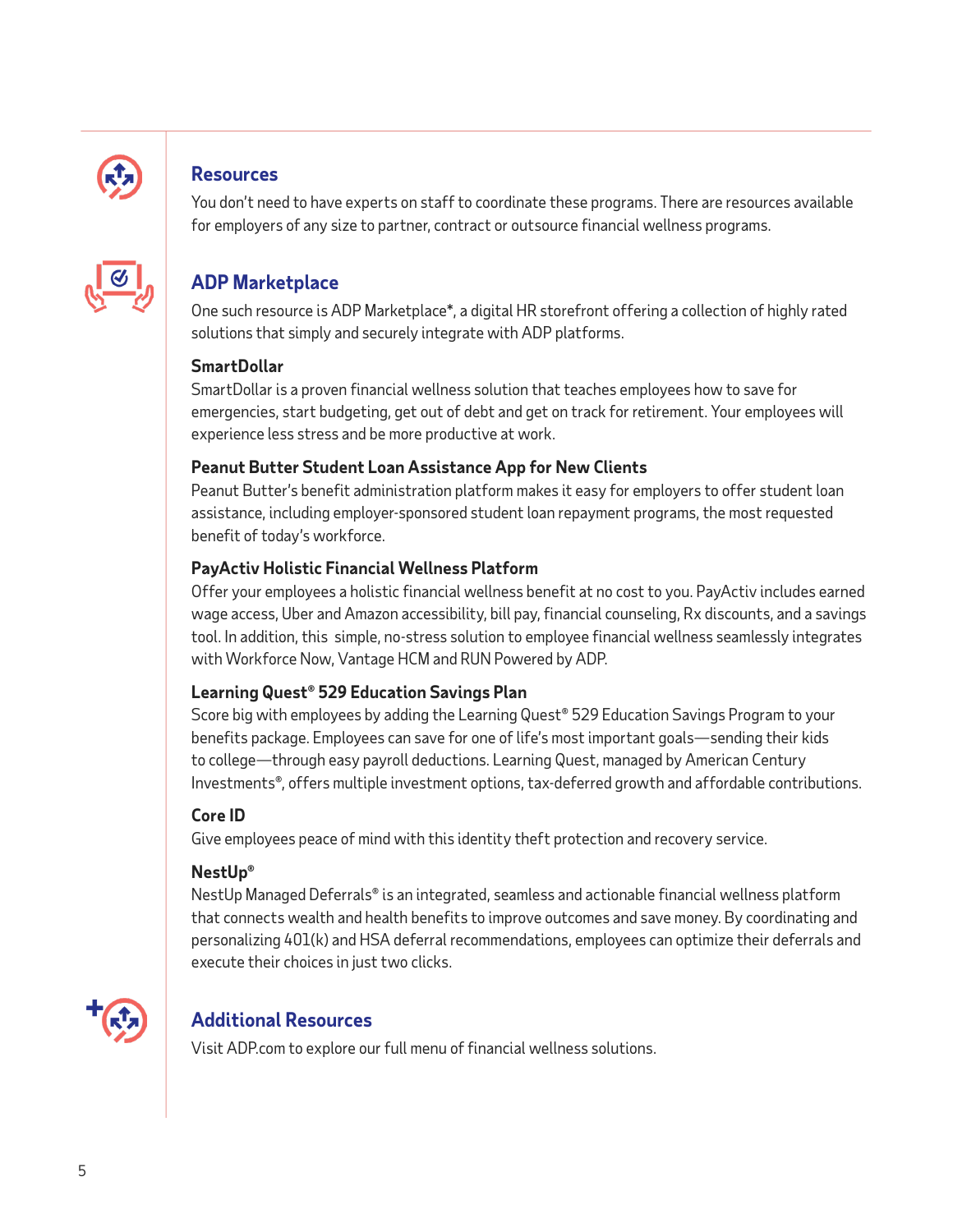Providing an employer-sponsored financial wellness program that includes personal finance tools, sound resources and a retirement plan that everyone can participate in benefits both your workforce and your business. Your employees will be able to save well for the future, feel confident in their decisions and retire when they're ready. And when they have their finances under control, your employees can better focus on their jobs and make meaningful contributions to your organization.

- 1 The Power of Financial Wellness. ADP Retirement Services, 2019.
- 2 Employee Financial Wellness Survey. PwC, May 2018.
- 3 [Better for Employees, Better for Business: The Case for Employers to Invest in Employee Financial Health, Financial Health Network,](https://finhealthnetwork.org/research/the-case-for-employers-to-invest-in-employee-financial-health/)  May 2019. https://finhealthnetwork.org/research/the-case-for-employers-to-invest-in-employee-financial-health/
- 4 Financial Wellness: A Roadmap for Developing a Financial Wellness Program. Retirement Insights, May 2018.
- 5 Employee Financial Wellness Survey. PwC, May 2018.
- 6 [CareerBuilder Survey, August 2017. http://press.careerbuilder.com/2017-08-24-Living-Paycheck-to-Paycheck-is-a-Way-of-Life-for](http://press.careerbuilder.com/2017-08-24-Living-Paycheck-to-Paycheck-is-a-Way-of-Life-for-Majority-of-U-S-Workers-According-to-New-CareerBuilder-Survey) Majority-of-U-S-Workers-According-to-New-CareerBuilder-Survey

For more information about ADP's financial wellness and retirement plan solutions, please contact us today at (800) 432-401k or visit [www.adp.com.](www.adp.com)